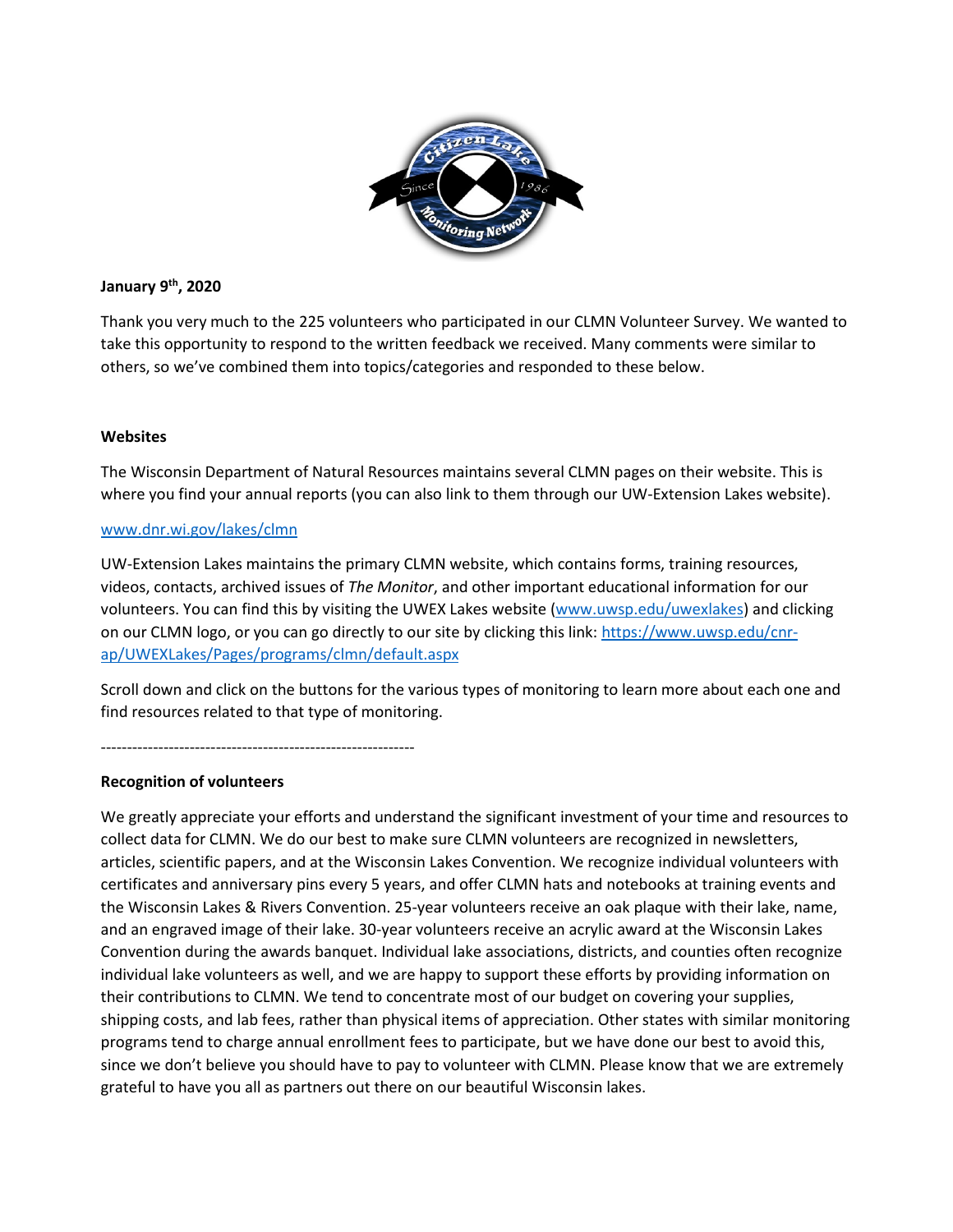# ------------------------------------------------------------ **Contacting your Regional CLMN Coordinator**

We include a link to a list of CLMN Regional Coordinators on the UW-Extension Lakes CLMN website [https://www.uwsp.edu/cnr-ap/UWEXLakes/Pages/programs/clmn/default.aspx.](https://www.uwsp.edu/cnr-ap/UWEXLakes/Pages/programs/clmn/default.aspx) It is located near the bottom of most pages on our site. Click the link above and scroll down to find lists of staff that you may need to contact with various lake-related questions. If you ever have trouble finding the right person to contact, please contact me and I would be happy to help (Paul Skawinski, [pskawins@uwsp.edu,](mailto:pskawins@uwsp.edu) 715-346-4853).

------------------------------------------------------------

### **Recent developments/products/events referred to in question 8**

Many of you said you were unfamiliar with some of these items. New events, opportunities, and updates tend to be shared through our email communications and *The Monitor* E-newsletter that we send out 3 times per year. Please make sure that you read the emails and newsletters to stay up-to-date on project updates and new opportunities for you. Links and/or descriptions of these items from question #8 are below:

#### ------------------------------------------------------------

**CLMN AIS Early Detector Handbook** – if you are entering AIS monitoring data on your lake into the SWIMS database and do not have one of these handbooks, please let me know. This concise, full-color handbook was created a few years ago as a response to your feedback that the previous AIS Monitoring Manual was too large and complicated. It is now included with AIS monitoring kits given to volunteers who attend AIS monitoring training events and sign up to be monitors. You can download a free PDF of the handbook here: [https://www.uwsp.edu/cnr-](https://www.uwsp.edu/cnr-ap/UWEXLakes/Documents/programs/CLMN/publications/Wisconsin%20AIS%20Early%20Detector%20Handbook.pdf)

[ap/UWEXLakes/Documents/programs/CLMN/publications/Wisconsin%20AIS%20Early%20Detector%20Han](https://www.uwsp.edu/cnr-ap/UWEXLakes/Documents/programs/CLMN/publications/Wisconsin%20AIS%20Early%20Detector%20Handbook.pdf) [dbook.pdf](https://www.uwsp.edu/cnr-ap/UWEXLakes/Documents/programs/CLMN/publications/Wisconsin%20AIS%20Early%20Detector%20Handbook.pdf)

------------------------------------------------------------

**Interpretive Guide to CLMN Water Quality Reports** – This was also created as a response to feedback received in the 2014 volunteer survey. It is a concise guide to understanding the data and acronyms used in your annual report. Find it on the Water Chemistry page of our website, or by clicking this link:

[https://www.uwsp.edu/cnr-ap/UWEXLakes/Documents/programs/CLMN/InterpGuide-](https://www.uwsp.edu/cnr-ap/UWEXLakes/Documents/programs/CLMN/InterpGuide-WaterQualityReports.pdf)[WaterQualityReports.pdf](https://www.uwsp.edu/cnr-ap/UWEXLakes/Documents/programs/CLMN/InterpGuide-WaterQualityReports.pdf)

------------------------------------------------------------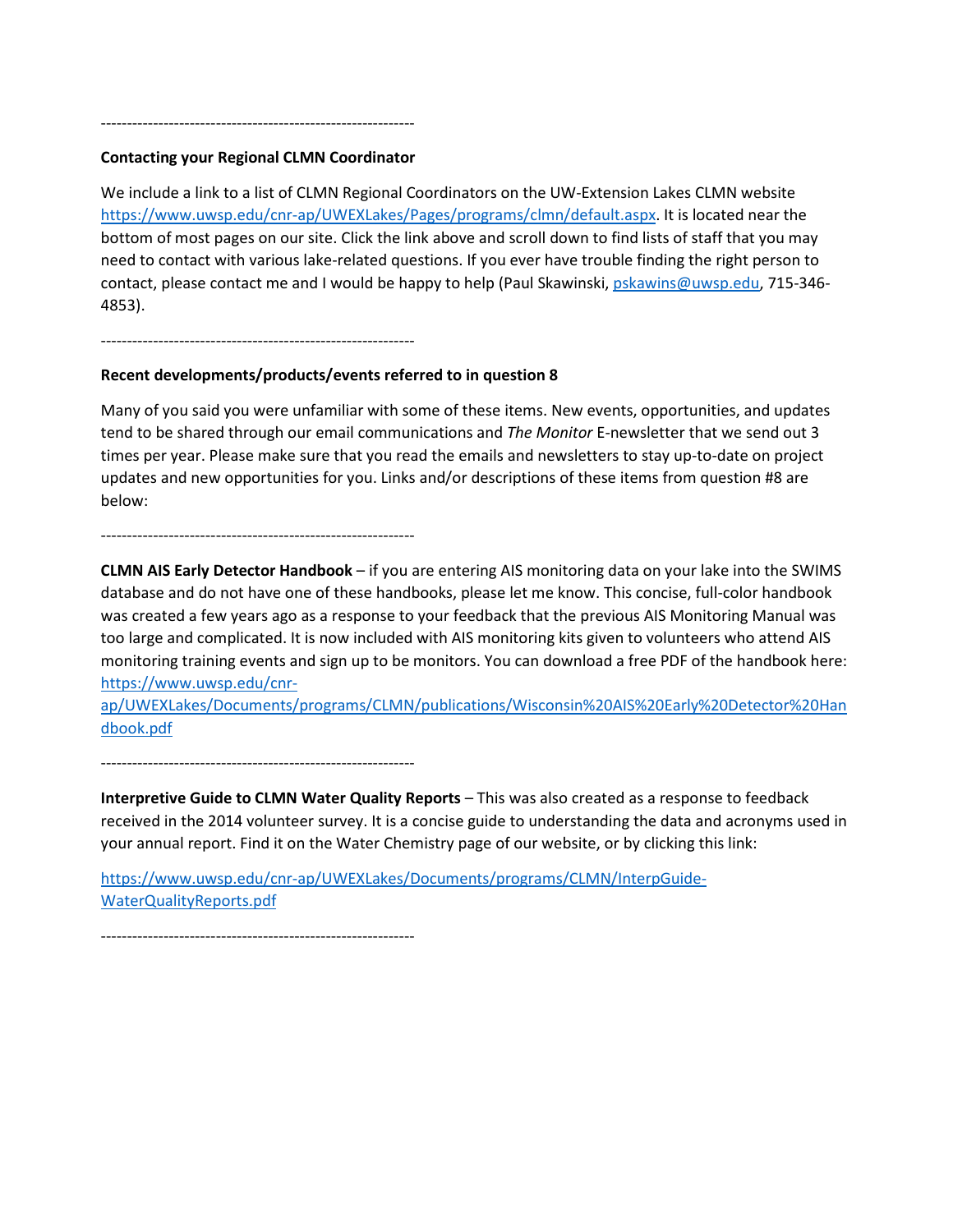**Professional aquatic plant identification summer trainings** – these trainings have been held every year for DNR professionals and lake managers who conduct aquatic plant surveys on lakes. They are similar to the workshop offered at the Wisconsin Lakes & Rivers Convention each year, but also include a field component in boats and several breakout sessions. Several years ago, we stopped limiting registration to just professionals, and began inviting CLMN volunteers to join us at these summer trainings if they were interested in learning more about aquatic plant identification and ecology. The 2020 training locations will be in Woodruff, Spooner, and the Madison/Milwaukee area and have a small fee to attend (\$25-30, which includes lunch). Watch our website and *The Monitor* for the training registration to be announced in April 2020.

------------------------------------------------------------

**CLMN Lake Learning Day** – this is a free, bring-your-own-lunch event that helps to bring volunteers together to network and learn about topics of interest to them. Topics covered so far have included frogs/toads, turtles, loons, aquatic plants, dragonflies, and mussels. If there is a topic that you would like to learn about, please email Paul [\(pskawins@uwsp.edu\)](mailto:pskawins@uwsp.edu) with your suggested topic(s), and we will find an expert to speak about that topic(s) at an upcoming Lake Learning Day event.

------------------------------------------------------------

**The Monitor E-newsletter** – This newsletter was also created in response to feedback from the 2014 volunteer survey. It is sent out via email 3 times per year, and is meant to be a concise, 2-page newsletter that shares important updates and reminders with you, and includes 1 full-page article on a lake monitoring or water quality topic. The newsletters are archived on our Training Resources page <https://www.uwsp.edu/cnr-ap/UWEXLakes/Pages/programs/clmn/training.aspx> or you can go directly to the current issue here[: https://www.uwsp.edu/cnr](https://www.uwsp.edu/cnr-ap/UWEXLakes/Documents/programs/CLMN/newsletter/MonitorFall2019.pdf)[ap/UWEXLakes/Documents/programs/CLMN/newsletter/MonitorFall2019.pdf](https://www.uwsp.edu/cnr-ap/UWEXLakes/Documents/programs/CLMN/newsletter/MonitorFall2019.pdf)

------------------------------------------------------------

**CLMN webinar series** – We started a webinar series in October, 2019. Two webinar topics have been covered so far: *Satellite Monitoring of Water Quality*, and *Unique Animals of Wisconsin Lakes*. We also partnered with the Water Action Volunteers stream monitoring program to offer a webinar on *Aquatic Plants in Streams*. Again, make sure you open our emails and read *The Monitor* to stay up-to-date on free webinar offerings. You can find recordings of these webinars here:

**Unique Animals of Wisconsin Lakes**<https://www.youtube.com/watch?v=Gxdfu2SLzJg>

**Satellite Monitoring of Water Quality** (our recording malfunctioned on this one but here is a different recording of the same presentation) [https://wiseye.org/2019/10/02/maps-at-the-capitol-part-5](https://urldefense.proofpoint.com/v2/url?u=https-3A__wiseye.org_2019_10_02_maps-2Dat-2Dthe-2Dcapitol-2Dpart-2D5-2Dintegrating-2Dsatellite-2Ddata-2Danalysis-2Dinto-2Da-2Dwater-2Dquality-2Dmonitoring-2Dprogram_&d=DwMFAg&c=-cNKEo6N5UU7B9VDGD_3Mw&r=fReEGZ5NWwDSuLF6INwYR7X3fP5UjEFn0orObtMiD8g&m=0G48vS_cGnnD10Z0Rjvh2DmhGI2MN-rDgW5_o7vuKLg&s=4oGlUph1FPJf2J83dHwyu1QYkg5DQb68lQo-zxppYss&e=) [integrating-satellite-data-analysis-into-a-water-quality-monitoring-program/](https://urldefense.proofpoint.com/v2/url?u=https-3A__wiseye.org_2019_10_02_maps-2Dat-2Dthe-2Dcapitol-2Dpart-2D5-2Dintegrating-2Dsatellite-2Ddata-2Danalysis-2Dinto-2Da-2Dwater-2Dquality-2Dmonitoring-2Dprogram_&d=DwMFAg&c=-cNKEo6N5UU7B9VDGD_3Mw&r=fReEGZ5NWwDSuLF6INwYR7X3fP5UjEFn0orObtMiD8g&m=0G48vS_cGnnD10Z0Rjvh2DmhGI2MN-rDgW5_o7vuKLg&s=4oGlUph1FPJf2J83dHwyu1QYkg5DQb68lQo-zxppYss&e=)

**Aquatic Plants in Streams** [https://www.youtube.com/watch?v=OPMiTygt3GI](https://urldefense.proofpoint.com/v2/url?u=https-3A__www.youtube.com_watch-3Fv-3DOPMiTygt3GI&d=DwMF-g&c=-cNKEo6N5UU7B9VDGD_3Mw&r=guWJNUBEECn-ucmfHG2JGWlf4GKQSkq8tLobt0wbgmE&m=-xzhN7oBfnoqZlpU12G5ZkrCoJWP7OglojMor_Ru6Qs&s=R4Z9NYYSGXgTxK9KpverOZuB0oE2DSdAMZ9Po2UmU6M&e=)

------------------------------------------------------------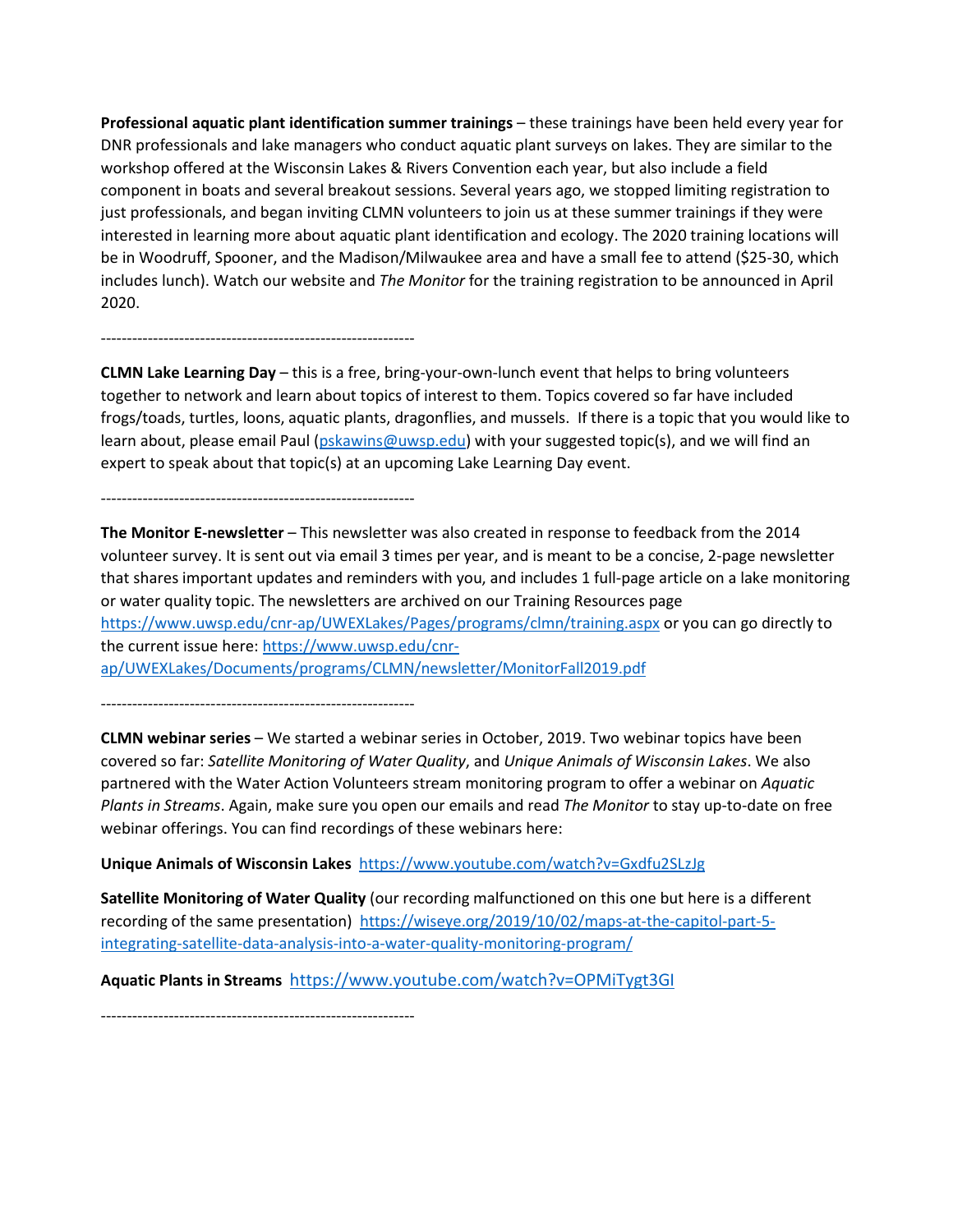**AIS Snapshot Day** is a one-day aquatic invasive species monitoring event where teams of volunteers and staff across the state sample boat landings and other access points for invasive species. Volunteers are trained for about 45 minutes, then form into small teams to sample 1-3 sites that are close by. Any suspicious samples are brought back to the training site to be immediately identified by a local expert. Any data entry and reporting is taken care of by the professional coordinator/expert of that training site. The statewide event is co-coordinated by the River Alliance of Wisconsin and UW-Extension Lakes. Learn more here:<https://www.wisconsinrivers.org/snapshot-day/>

------------------------------------------------------------

**Water clarity and chemistry monitoring training videos** – These videos demonstrate how to use your equipment to collect water clarity and water chemistry monitoring data for CLMN. Water clarity video [https://www.youtube.com/watch?v=i\\_eHBme4ZWU](https://www.youtube.com/watch?v=i_eHBme4ZWU) **Water chemistry video** [https://www.youtube.com/watch?v=Rjhxj\\_ja0qY&feature=youtu.be](https://www.youtube.com/watch?v=Rjhxj_ja0qY&feature=youtu.be)

------------------------------------------------------------

**Concerns about plant growth, water quality, lake levels, or AIS management** – please contact your Regional CLMN Coordinator or DNR Lakes Coordinators about these concerns. Your first-hand observations of the lake's conditions will paint a clearer picture of what is happening on your lake. Contact information for these staff can be found at these webpages:

Regional CLMN Coordinators: [https://dnr.wi.gov/lakes/contacts/Contacts.aspx?role=CLMN\\_EQ](https://dnr.wi.gov/lakes/contacts/Contacts.aspx?role=CLMN_EQ)

DNR Lakes Coordinators: [https://dnr.wi.gov/lakes/contacts/Contacts.aspx?role=LAKE\\_COORDINATOR](https://dnr.wi.gov/lakes/contacts/Contacts.aspx?role=LAKE_COORDINATOR)

------------------------------------------------------------

**More data in the annual reports** – this is something we have been working on for a couple of years now. Staff turnover, funding challenges, and IT contractor issues have all slowed this down more than we would have liked. A completely fresh and new way of displaying all kinds of lake data is being designed by DNR IT staff and IT contractors, and this new platform will display far more types of lake data, and will allow for ways to change how the data are displayed (changing the time period you want to compare, etc.). We are excited for this major update, but need to give Madison staff and contractors the necessary time to build this new platform and make all the necessary connections to pull the data in.

------------------------------------------------------------

**Testing additional locations or water quality parameters, including pH** – CLMN covers the cost of collecting several types of water quality data that are the most important for assessing the health of Wisconsin lakes. These data are used for official assessment of water quality according to requirements of the U.S. Environmental Protection Agency, which offers financial assistance to states to help them collect this information. These standard measurements, collected in the same way over many years, allow us to assess a lake's water quality, and compare it to other lakes that have been measured in the same ways.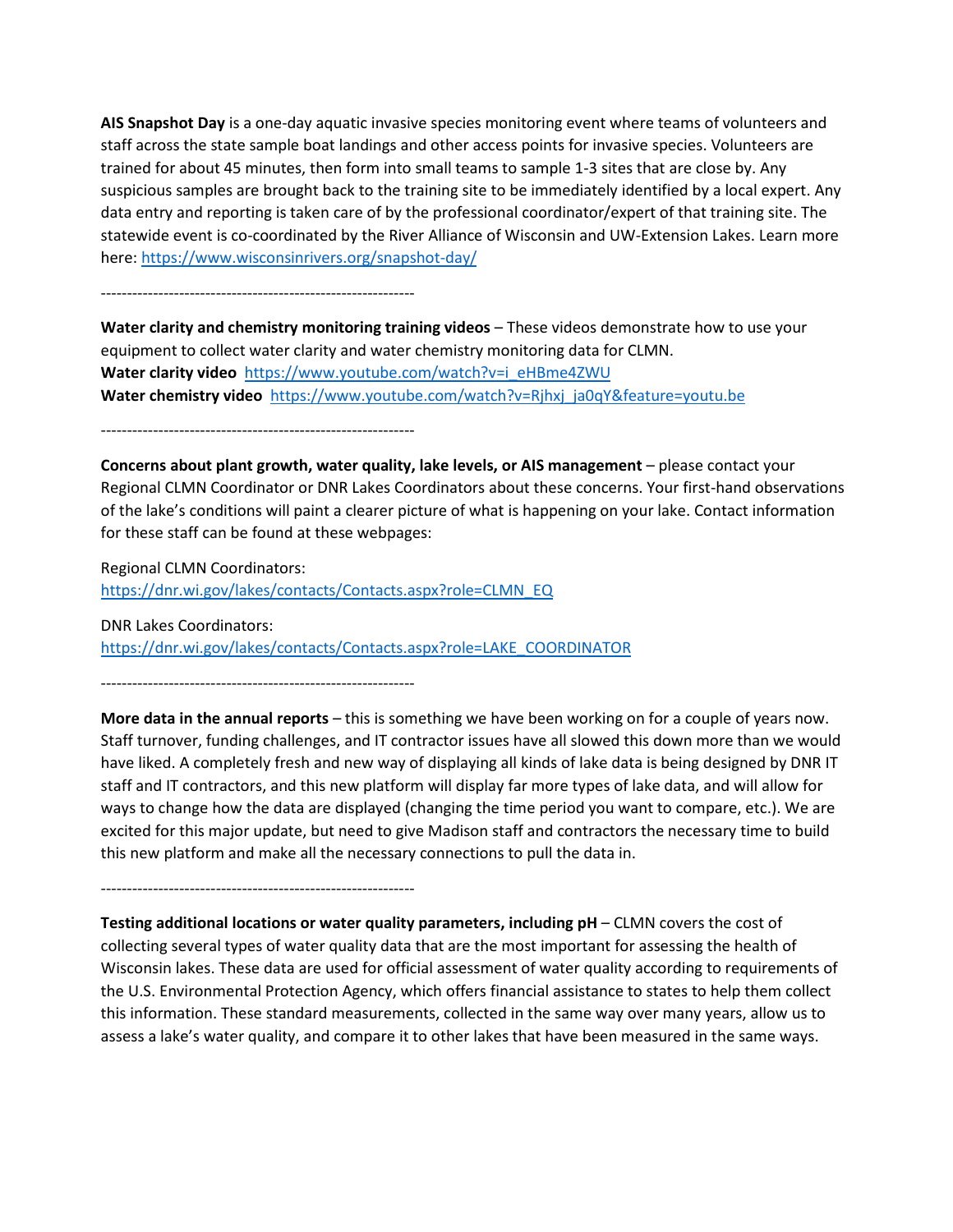You may be interested in additional information about your lake. CLMN has a limited budget to cover equipment, shipping, and lab analysis costs, but individuals, lake organizations, and municipalities will often test additional water quality parameters with their own equipment, or by sending water samples to independent water testing labs. Each lake is different, and the needs of each lake's surrounding community or lake managers are different as well. Several labs across the state are available to help with these individual needs, including the State Lab of Hygiene in Madison, the Water and Environmental Analysis Lab at UW-Stevens Point, and private labs.

Some lakes take water clarity readings at multiple points in the lake, such as different bays of the lake or in areas where inlets enter the lake or outlets exit the lake. This additional information is easy to collect and has essentially no cost to it, since there is no lab analysis needed. A small number of large, complex lake systems have more than one CLMN station on them, because the water quality conditions are quite different between these stations. If you feel that more than one water quality station is needed for your lake, please have a discussion with your local DNR Lakes Biologist or Regional CLMN Coordinator. Keep in mind that we are at full capacity each year for the number of stations we can financially support with water sample testing, so adding a testing station on a lake may prevent a different lake from participating at all. If additional sites are added, it is still very important to maintain the long-term record at the deep hole station to compare to previous years.

------------------------------------------------------------ **Can spring supplies be shipped to me instead of having to drive to a pickup location?** – Each year, new supplies are for the upcoming season are provided for our CLMN Volunteers. Among these items are lab slips and vials of acid for preserving phosphorus samples. Because this acid is considered a hazardous material, the packets can not be mailed. Therefore, pick up sites have been established. If it is more convenient to pick up your supplies at a site other than what is scheduled for your county, please let your

Regional Coordinator know and arrangements can be made for an alternative pickup location.

Also, lab slips are coded each year for payment to the State Lab of Hygiene. It is important not to use last year's lab slips because the financial account for them has been closed.

**Suggested edits to the volunteer manuals** – We are working on edits to the manuals, and a new Quality Assurance procedures tutorial video. We will refer to your comments as we work on these materials.

------------------------------------------------------------

------------------------------------------------------------

**Difficulties with the SWIMS database** – If you are having trouble accessing the SWIMS database or entering your data, please contact Jake Dickmann a[t Jacob.dickmann@wisconsin.gov](mailto:Jacob.dickmann@wisconsin.gov) or 608-264-6129 for assistance.

------------------------------------------------------------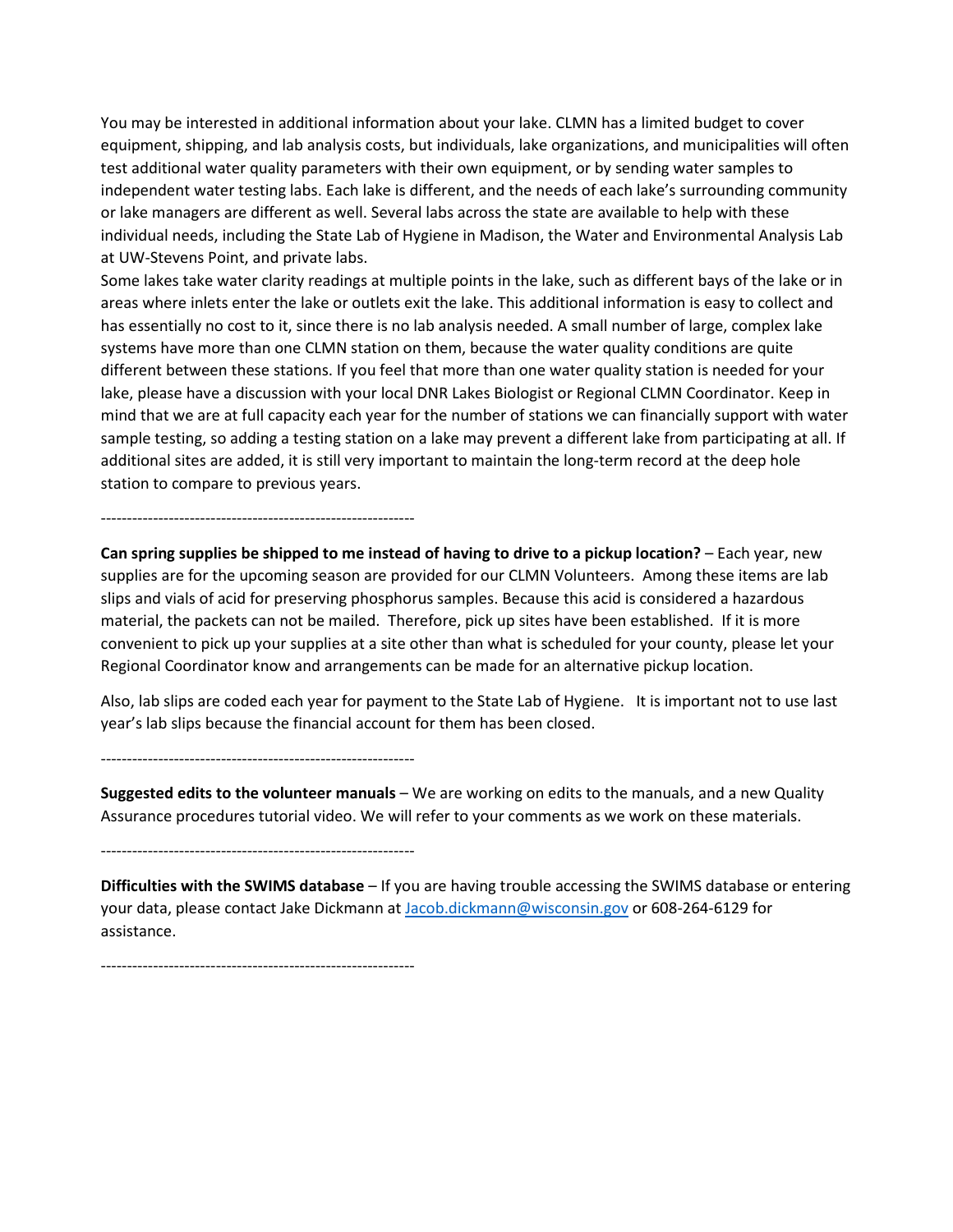**Can we add more days to mail in samples?** – We suggest mailing your water chemistry samples on Monday, Tuesday, or Wednesday. This is to ensure that your samples arrive at the lab by Friday, when staff are present to accept the samples and move them to the refrigerator or freezer. If your samples sit on a truck or at a processing facility over the weekend, the ice will likely melt and the sample results may be inaccurate. If you are only at your lake on the weekend, consider packing your samples into the shipping box with ice and taking them home with you. Place them into the fridge/freezer when you get home, and mail them from your primary residence on Monday with fresh ice in the box.

------------------------------------------------------------

**When does my annual data report become available?** – The CLMN annual reports are available anytime, any day, for all years your lake has participated. Find your annual report by visiting this page <https://dnr.wi.gov/lakes/clmn/> and clicking on your county, then your lake, then the year you are interested in. You can also view reports from any other lake participating in CLMN across the state. The data in the annual reports is updated daily, so the report will contain an up-to-date summary of your data within 1 day of you entering the information into the SWIMS database. If you need help understanding the data in your report, please refer to the *Interpretive Guide to CLMN Water Quality Reports* found on our Water Chemistry webpage: [https://www.uwsp.edu/cnr-](https://www.uwsp.edu/cnr-ap/UWEXLakes/Documents/programs/CLMN/InterpGuide-WaterQualityReports.pdf)

[ap/UWEXLakes/Documents/programs/CLMN/InterpGuide-WaterQualityReports.pdf](https://www.uwsp.edu/cnr-ap/UWEXLakes/Documents/programs/CLMN/InterpGuide-WaterQualityReports.pdf)

Also on our webpage is the *Understanding Lake Data* publication [https://www.uwsp.edu/cnr](https://www.uwsp.edu/cnr-ap/UWEXLakes/Documents/ecology/shoreland/background/understanding%20lake%20data.pdf)[ap/UWEXLakes/Documents/ecology/shoreland/background/understanding%20lake%20data.pdf](https://www.uwsp.edu/cnr-ap/UWEXLakes/Documents/ecology/shoreland/background/understanding%20lake%20data.pdf)

If you still have questions about your report, please contact your Regional CLMN Coordinator to discuss your results in more detail.

------------------------------------------------------------

**I need more information on aquatic invasive species (AIS)** – We have a variety of resources on our website about aquatic invasive species that are present in Wisconsin lakes, and those that are in nearby states. Click this link to go to our AIS page and see our *AIS Early Detector Handbook* (available for free download), AIS fact sheets, and field guides.<https://www.uwsp.edu/cnr-ap/UWEXLakes/Pages/programs/clmn/AIS.aspx>

You can also check to see if your county has a local AIS Specialist by clicking this link: [https://dnr.wi.gov/lakes/contacts/Contacts.aspx?role=AIS\\_CTY\\_TRIB](https://dnr.wi.gov/lakes/contacts/Contacts.aspx?role=AIS_CTY_TRIB)

------------------------------------------------------------

**I don't know who is UW-Extension staff and who is DNR staff** – CLMN is coordinated through UW-Extension Lakes, and Regional Coordinators are mostly DNR staff. Click here for a list of Regional Coordinators and their coverage areas: [https://dnr.wi.gov/lakes/contacts/Contacts.aspx?role=CLMN\\_EQ](https://dnr.wi.gov/lakes/contacts/Contacts.aspx?role=CLMN_EQ) The list below describes staff that regularly assist with CLMN:

**Paul Skawinski** is the Statewide CLMN Educator/Coordinator. He works for UW-Extension Lakes at UW-Stevens Point.

**Sandy Wickman** is a Regional CLMN Coordinator for the north-central counties and works out of the DNR office in Rhinelander. She is part-time with DNR and part-time with UW-Extension Lakes.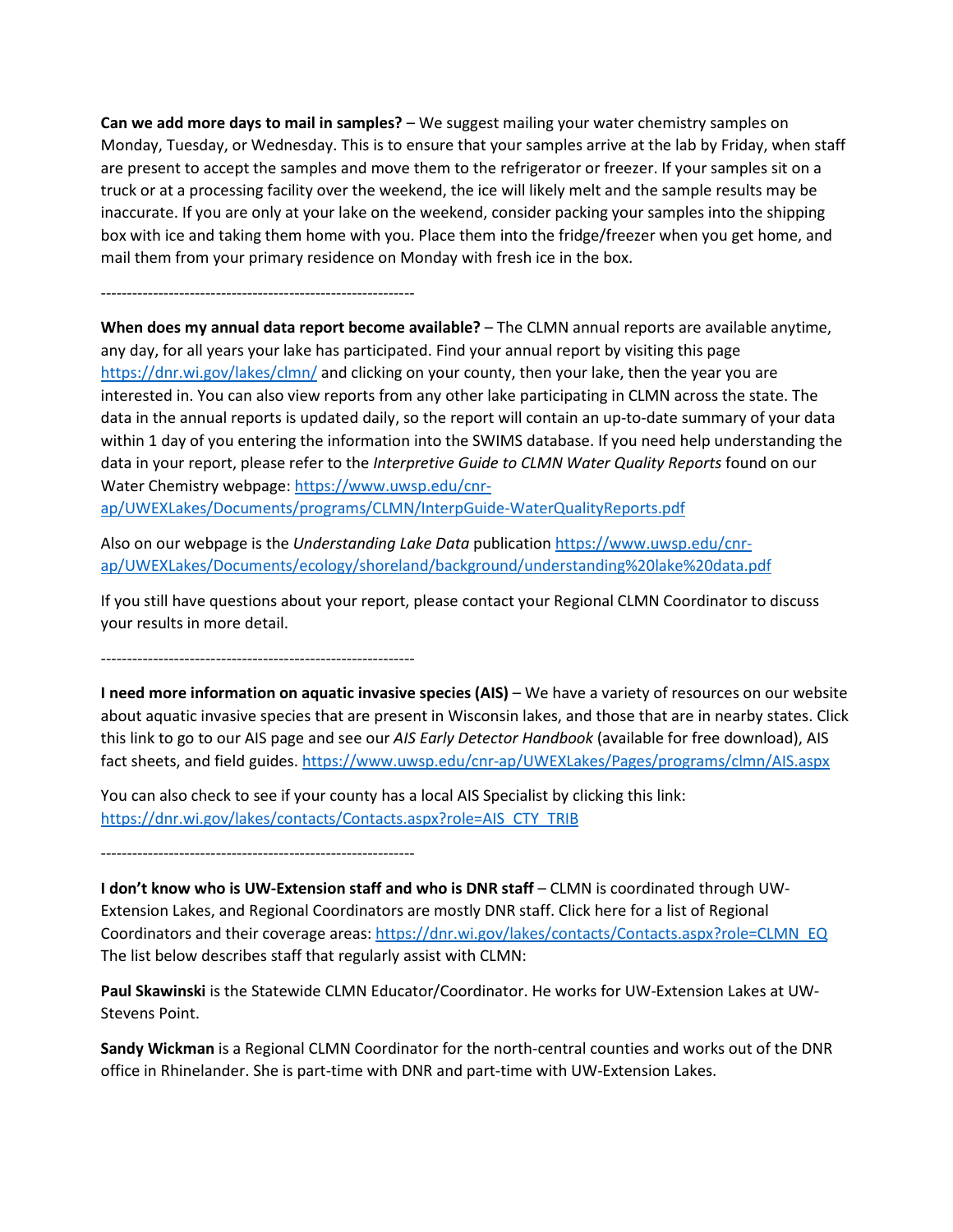**Kris Larsen** is a Regional CLMN Coordinator for the northwestern counties and works out of the DNR office in Spooner. He works for the DNR.

**AJ Leiden** is a Regional CLMN Coordinator for part of the west-central region of Wisconsin and works for Beaver Creek Reserve in Fall Creek, WI.

**Kristen Rathbun** is also a Regional CLMN Coordinator for the west-central region. She works for DNR in Eau Claire.

**Sam Peterson** is a CLMN Coordinator for Adams County. He works for the Adams County Land Conservation Department.

**Rachel Sabre** is a Regional CLMN Coordinator for all of the southern counties. She works for DNR out of the Waukesha office.

**Ted Johnson** and **Chris Kolasinski** share Regional CLMN Coordinator duties for the east-central counties. They work for DNR out of the Oshkosh office.

**Mary Gansberg** is a Regional CLMN Coordinator for many of the northeastern counties. She works for DNR out of the Green Bay office.

**Brenda Nordin** and **Brian Zalay** share Regional CLMN Coordinator duties in the rest of the northeastern counties. They work for DNR out of the Green Bay office.

**Jake Dickmann** is the SWIMS Database Manager. **Katie Hein** is the State Lake Monitoring Leader. **Daniela Gurlin** is a Research Scientist coordinating the satellite water quality data. These three work for DNR in Madison.

------------------------------------------------------------

**I use the county's meter for oxygen/temperature monitoring and a lot of lakes are trying to get it on days that match the satellite dates** – It's ok if you are not able to take water clarity readings or collect water samples on the dates that the satellite is passing overhead. If these dates happen to work with your schedule, that's great and it will add even more value to your data. If shared chemistry equipment is not available on that day, you can still take a water clarity reading with your Secchi disc, which will provide clarity and color information to compare to the satellite data. We realize that monitoring on the satellite dates is not always going to work out.

------------------------------------------------------------

**Is it only July and August water clarity data that are included in the annual report?** – This depends on which report you are viewing. Let's look at Sunset Lake's 2019 data as an example. The annual report shows 14 water clarity readings between May and October. This includes all water clarity readings taken during the year.<https://dnr.wi.gov/lakes/CLMN/Station.aspx?id=503149>

The Narrative Report, Secchi Graph, and Trophic State Index graph include only July and August measurements in the calculation because only those measurements are used to assess a water body's condition according to the U.S. Environmental Protection Agency guidelines. For the purpose of official assessment of water bodies that gets reported to E.P.A., data from these two months is most important. Most lakes change throughout the season, with lower water clarity more likely in July and August. This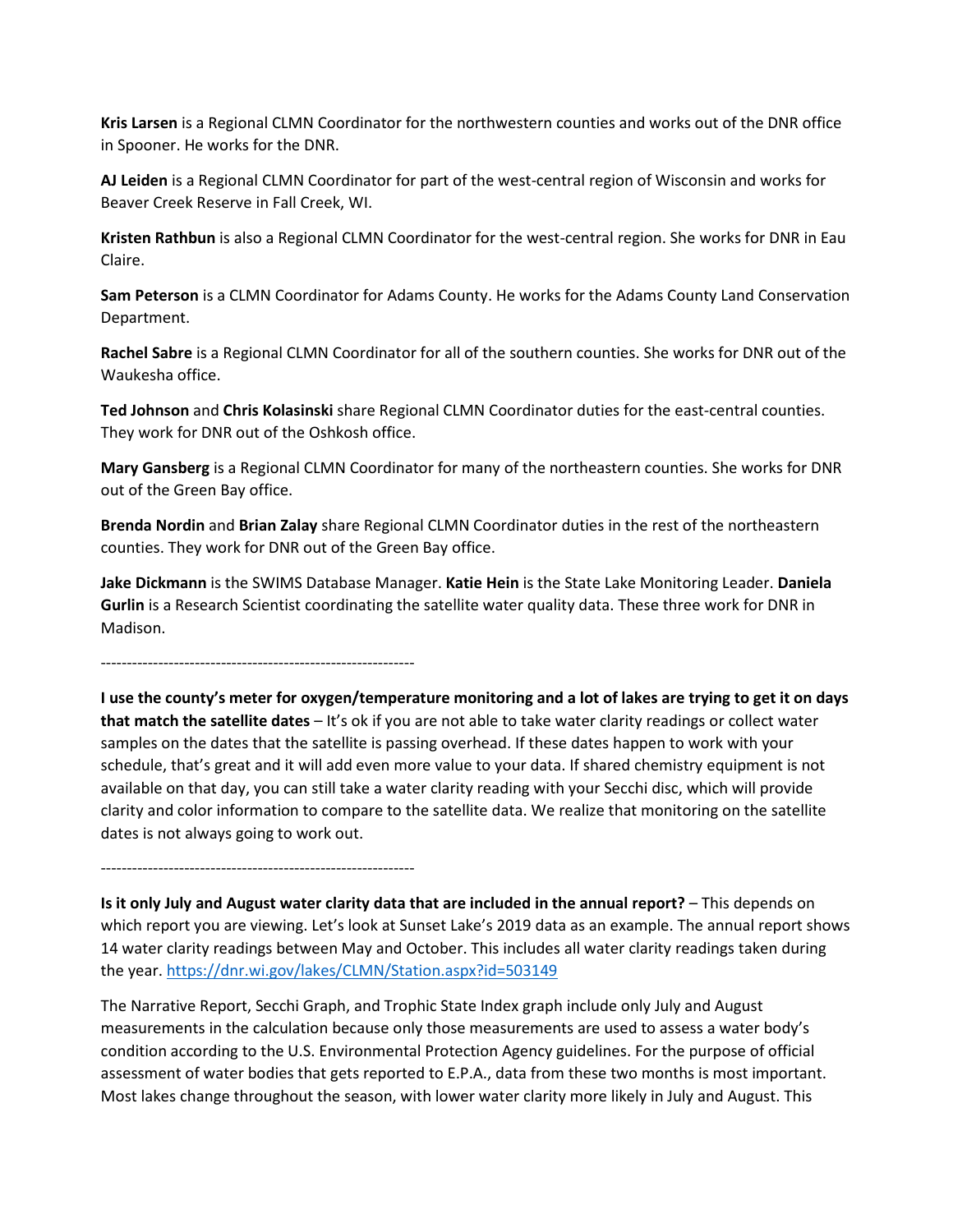narrows the time window to the period most likely to have water quality problems, and narrows the seasonal variation so that trends across years can more easily be seen.

------------------------------------------------------------

**CLMN doesn't do anything to address shoreland restoration** – While CLMN staff certainly support shoreland restoration efforts, rain gardens, native shoreline plant communities, and other activities that promote good water quality and healthy lakes, the CLMN program itself focuses on monitoring the water quality of our lakes. Other staff from DNR, UW-Extension Lakes, counties, local non-profit organizations, and the Healthy Lakes program work more closely with shoreland restoration practices and projects. [www.healthylakeswi.org](http://www.healthylakeswi.org/) is a great place to learn more about this important topic. CLMN fully supports healthy shorelands; it's just beyond the scope of our particular program.

------------------------------------------------------------

**How long can I refrigerate or freeze my samples before mailing in?** – Your phosphorus water sample (with acid added to it) can be stored in the refrigerator until the following Monday-Wednesday shipping period without a problem. The same is true for your chlorophyll sample tube in the freezer. Make sure that your lab slip has the correct date that you collected the samples, not the date that you shipped them.

------------------------------------------------------------

**The dates that the satellite passes over do not always match up to the time windows for collecting** 

**samples** – this is true. The satellites that provide data to us are owned and operated by NASA, not by us. There is nothing we can do to change the satellite flyover dates. Similarly, the time windows for chemistry sampling correspond to dates that will provide two qualifying samples for official water quality assessment according to Environmental Protection Agency (EPA) guidelines—late June and late July. The ice-out and late August samples provide additional information for DNR Lake Biologists to understand water quality trends at these two important time periods during the open-water season. Ideally, the satellite passes over on a sunny, calm, weekend day during a chemistry sampling period, but that certainly isn't always the case. Doing the best you can to match your sampling to the satellite dates is all you can do. It will not always work out that way, and that is completely fine and unavoidable. Even if the satellite date does not correspond to a chemistry sampling window, you could still take a water clarity reading on that day to take advantage of the satellite passover.

------------------------------------------------------------

### **Is my lake's aquatic plant management strategy working?**

This question or other questions about lake management or aquatic plant management are best answered by contacting your local DNR Lakes Coordinator. [https://dnr.wi.gov/lakes/contacts/Contacts.aspx?role=LAKE\\_COORDINATOR](https://dnr.wi.gov/lakes/contacts/Contacts.aspx?role=LAKE_COORDINATOR)

------------------------------------------------------------

### **I worry that I am bothering staff with simple questions**

Please don't hesitate to contact us if you are having any problems! Your Regional CLMN Coordinator will happily assist with any issues. If you are having trouble reaching them, please reach out to Paul Skawinski at [pskawins@uwsp.edu](mailto:pskawins@uwsp.edu) or 715-346-4853 for assistance.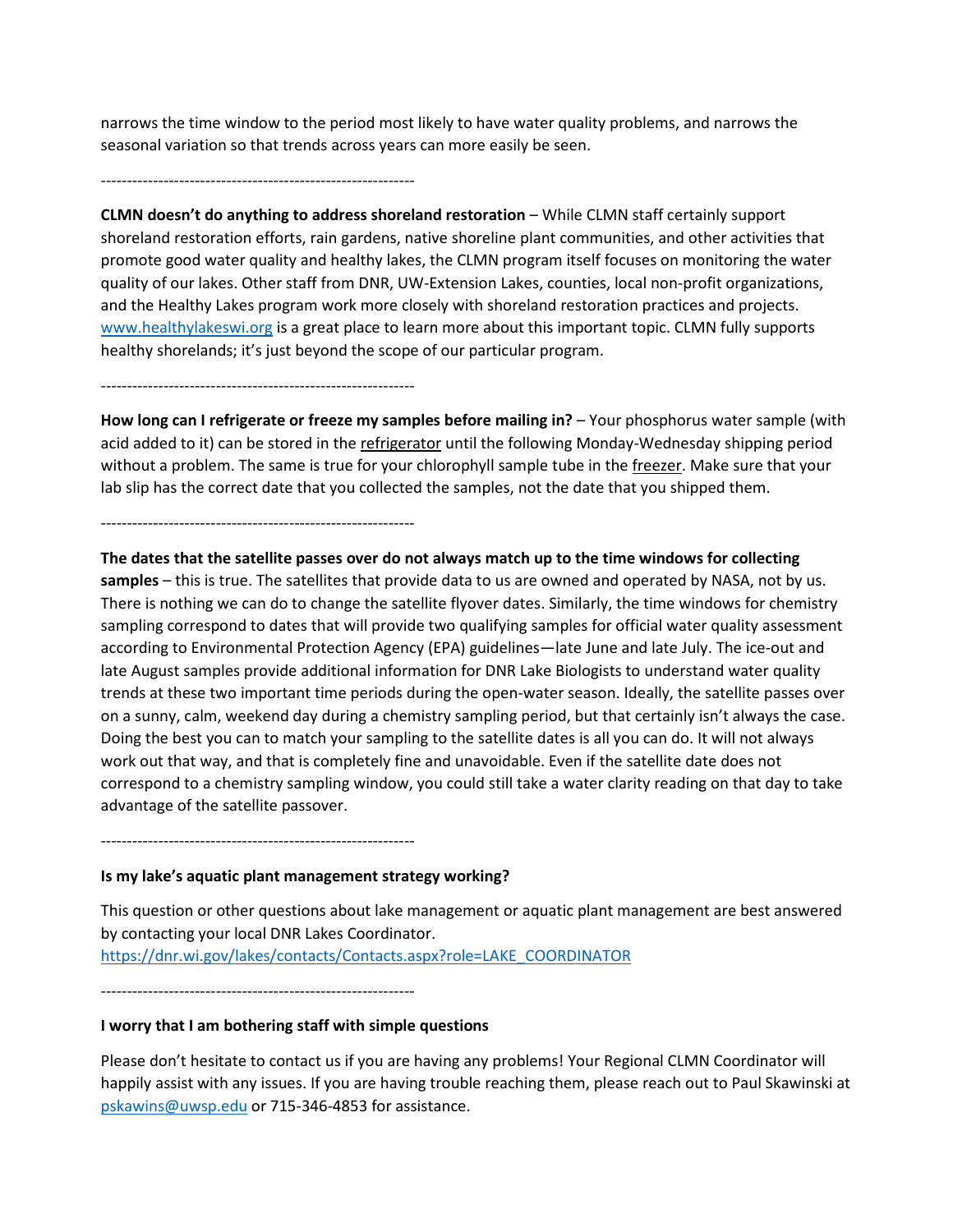## **Why do we keep monitoring lakes where we know a problem exists?**

Long-term monitoring data are very important in these cases, to understand if lake conditions are consistently problematic, if lake conditions fluctuate greatly between years, and if the problem is getting worse. Long-term data are also very important when a change happens relating to lake management, shoreline management, nearby development activities, land use changes, etc. These all have the potential to impact the lake's water clarity and quality, color, turbidity, plant and animal communities, and more. Long-term data collected before these changes happen will help to tease out cause-and-effect relationships between lake conditions and other changes in the surrounding landscape. Without consistent long-term data, it is difficult to demonstrate the effect that a particular action had on helping or furthering the problem.

------------------------------------------------------------

------------------------------------------------------------

### **CLMN should do more to promote shoreline restoration**

CLMN is focused on lake monitoring. However, we absolutely support the restoration of shorelines to more natural habitats containing a diversity of native plant species. This type of shoreline can be not only beautiful and low-maintenance, it provides a wealth of benefits to the lake, the surrounding land, and the myriad of creatures big and small that naturally occur around lakes. If you are interested in helping your lake by reducing the size of your lakeside lawn or returning part of your shoreline to native wildflowers and other plants, take a look at the DNR's Healthy Waters grants. It's a great way to help your lake while sharing the cost with the DNR, increasing the beauty of your shoreline, preventing slow erosion of your property into the lake, reducing your time spent maintaining a lawn, and increasing the prevalence of birds, butterflies, frogs, and other fun lakeshore wildlife.

### [www.healthylakeswi.org](http://www.healthylakeswi.org/)

------------------------------------------------------------

#### **How do I know that my samples were received and processed at the lab?**

The CLMN annual reports are updated daily, so as soon as your samples are analyzed at the State Lab of Hygiene and entered into the database, they will show up in your annual report. Find your annual report by visiting this page and clicking the appropriate county, then click *Details* next to your lake name, then click on the current year under *Annual Reports*[. https://dnr.wi.gov/lakes/clmn](https://dnr.wi.gov/lakes/clmn)

------------------------------------------------------------

## **The accuracy of the monitoring satellites is less than I thought it would be – is it really worth it for us to match our Secchi disc measurements to the satellite fly-over dates?**

Yes! The use of satellites for remotely sensing environmental conditions is still a relatively new technique. Continuing to collect Secchi disc measurements on the satellite fly-over dates whenever possible is important to continue refining the models used for the satellite retrievals. As more "real" data (your measurements) are used to calibrate these models, the accuracy of the satellite-retrieved water clarity data will increase.